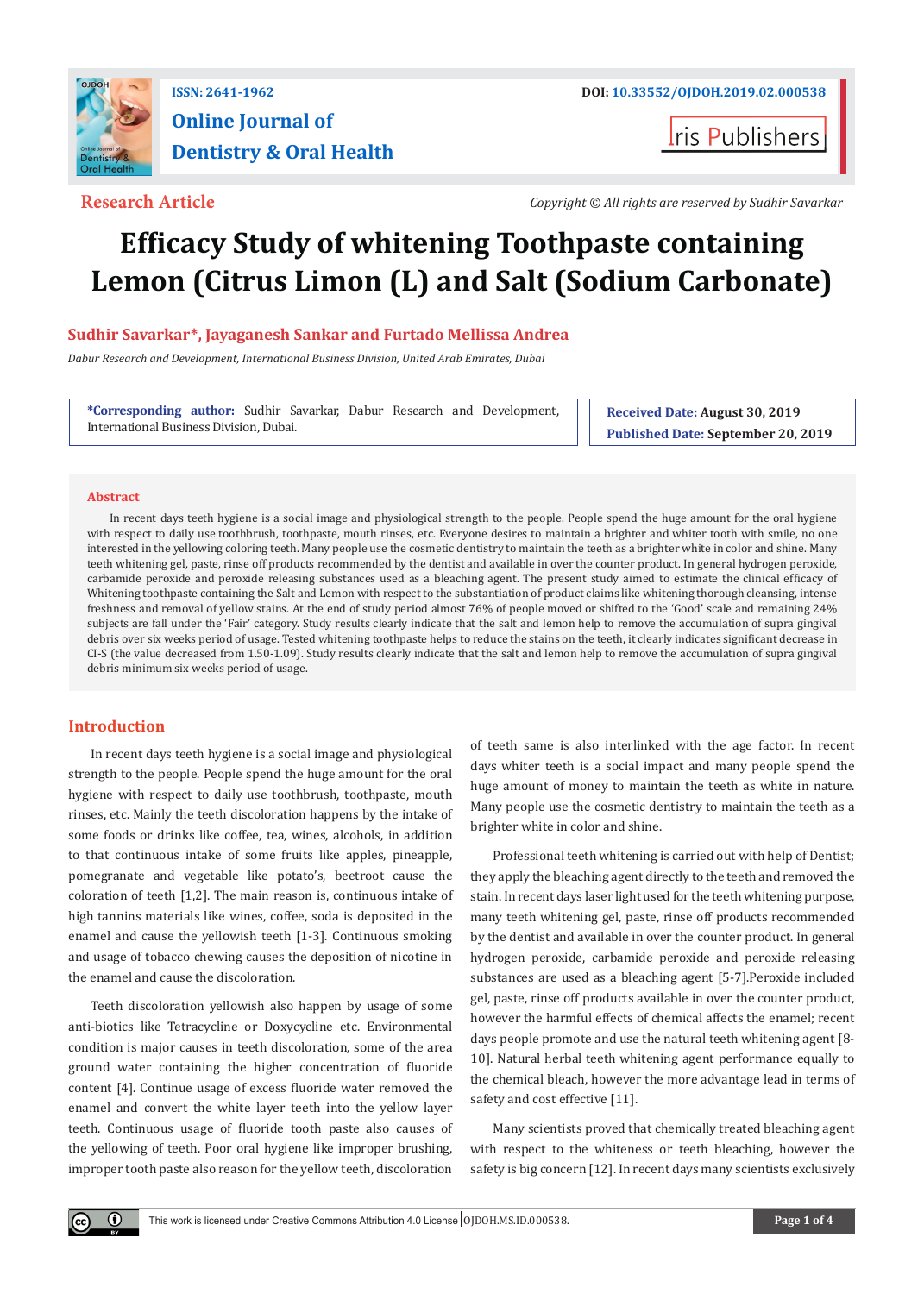work with the natural teeth whitening ingredients like salt, fruits, vegetable [1,3]. Present study we have aimed to determine the teeth whitening property studied with the combination of sodium-bicarbonate (salt) and lemon extract (Citrus Limon (L)).The present study aimed to estimate the clinical efficacy of Whitening toothpaste containing the Salt and Lemon with respect to the substantiation of product claims like whitening, thorough cleansing, intense freshness and removal of yellow stains.

# **Material and Methods**

 Main objective of the study was to estimate the clinical efficacy and safety assessment of herbal actives teeth whitening toothpaste. Prepared toothpaste enriched with the lemon extract in Citrus lemon (L) and salt. Prepared toothpaste based on the international regulatory norms and used ingredients are listed in INCI.

# **Method of preparation**

Heat the process water up to 50 0C and then add the thickener. Run the cowl and homogenizer for 15 minutes for complete dispersion of the thickener. Actives and flavors to be added at 35 0C, after completion of batch the samples passed the required parameters at quality control lab. Quality control cleared samples submitted for the clinical trial in tubes. Tested toothpaste formulation details summarized in the (Table 1).

| <b>Ingredients</b>                                          |
|-------------------------------------------------------------|
| Water/Aqua                                                  |
| Thickener / Sodium carboxy methyl cellulose                 |
| Glycerine IP grade                                          |
| Sorbitol-IP grade                                           |
| Saccharin Sodium IP                                         |
| Sodium Benzoate IP                                          |
| Methyl Paraben IP                                           |
| Citric acid-IP                                              |
| Sodium lauryl sulphate                                      |
| Tri sodium Pyro phosphate                                   |
| Lemon juice Citrus lemon (L.)                               |
| Sodium bicarbonate                                          |
| Flavour                                                     |
| Herbal extracts (Salvador Persico extract) (Papain enzymes) |
| Precipitated Silica / Abrasive silica                       |

### **Table 1:** Teeth whitening toothpaste ingredients list.

# **Clinical Study**

Clinical study was carried out in presence of Dentist at M/s. Savitha Dental College and Hospitals, 162, Poonamallee High Road, Chennai-6000077, India during the period of July 2018. The primary objective of the study is to evaluate the clinical efficacy of Whitening toothpaste containing the natural whitening agent like Lemon and Salt. Efficacy was tested and measured in terms of Whitening, Thorough Cleansing, Intense Freshness, Remove Yellow stains. Secondary objective of the study is estimating the adverse effect of the tested product. Tested sample was placed in the home and monitor the results in 6 weeks in periodical interval. The

potential subjects were screened as per the inclusion and exclusion criteria only after obtaining written informed consent from the subjects.

Around 50 subjects were screened at initial stage and signed the informed consent document for the study. Out of these 50 subjects, 25 subjects are selected based on inclusion, exclusion criteria. Subjects are selected the age group between 18 and 45 years and average age of subject is 26 years. Each subject tested only one product for the 6 weeks period. The product was place at the household, to enable performance basis usage experience and to avoid the personal bias. User instruction provided to the subjects for the proper usage the test product. Subjects are requested to stop using the other branded tooth paste during the study period and insist to the usage of tested product. Similarly, each subject was tested at 3rd week and 6th week respectively after the commencement of treatment.

Safety evaluation and adverse event (AE) monitoring, were carried out at each visit by the dentists being the study Investigators'. Measurements on safety parameters were done, graded on 0-3 scale to assess: Drying of oral tissues in the mouth, Oral ulceration, Pain, Bleeding, Swelling, burning sensation, Tooth sensitivity, altered taste and Altered oral sensations (if any). Universal accepted 'Simplified Oral Hygiene Index' or OHI-S used for the assessment of oral hygiene condition and records in qualitative manner. The same attribute used to estimate the test product. The amount of debris measured based on the OHI-S method, the criteria are; 0-1.2: Good;1.3-3: Fair and 3.1-6 Poor.

# **Results and Discussion**

Subjects were tested the test tooth paste during the study period of 6 weeks and noticed that there is reduction on debris deposits on using test toothpaste samples with salt and lemon extracts. All the subjects were fall under the grade of 'Fair' before sing the test products; during the usage of test product around 40% of the subjects are shifted to 'good' scale grade and noticed by the investigator. At the end of study period almost 76% of people move or shifted to the 'Good' scale as per investigator observations and remaining 24 % subjects are fall under the 'Fair' category. Study results clearly indicate that the salt and lemon help to remove the accumulation of supra gingival debris over six weeks period of usage and furnished in the (Table 2).

Dental calculus, both supra and sub gingival occurs in most adults worldwide. Dental calculus is calcified dental plaque, composed primarily of calcium phosphate mineral salts deposited between and within remnants of formerly viable microorganisms. A viable dental plaque covers mineralized calculus deposits. Levels of calculus and location of formation are population specific and are affected by oral hygiene habits, access to professional care, diet, age, ethnic, origin, time since the last dental cleaning systemic disease and the use of prescription medications. We have also estimated the Oral Hygiene index for calculus (CI-S) was assessed and the results are detailed in the (Table 2).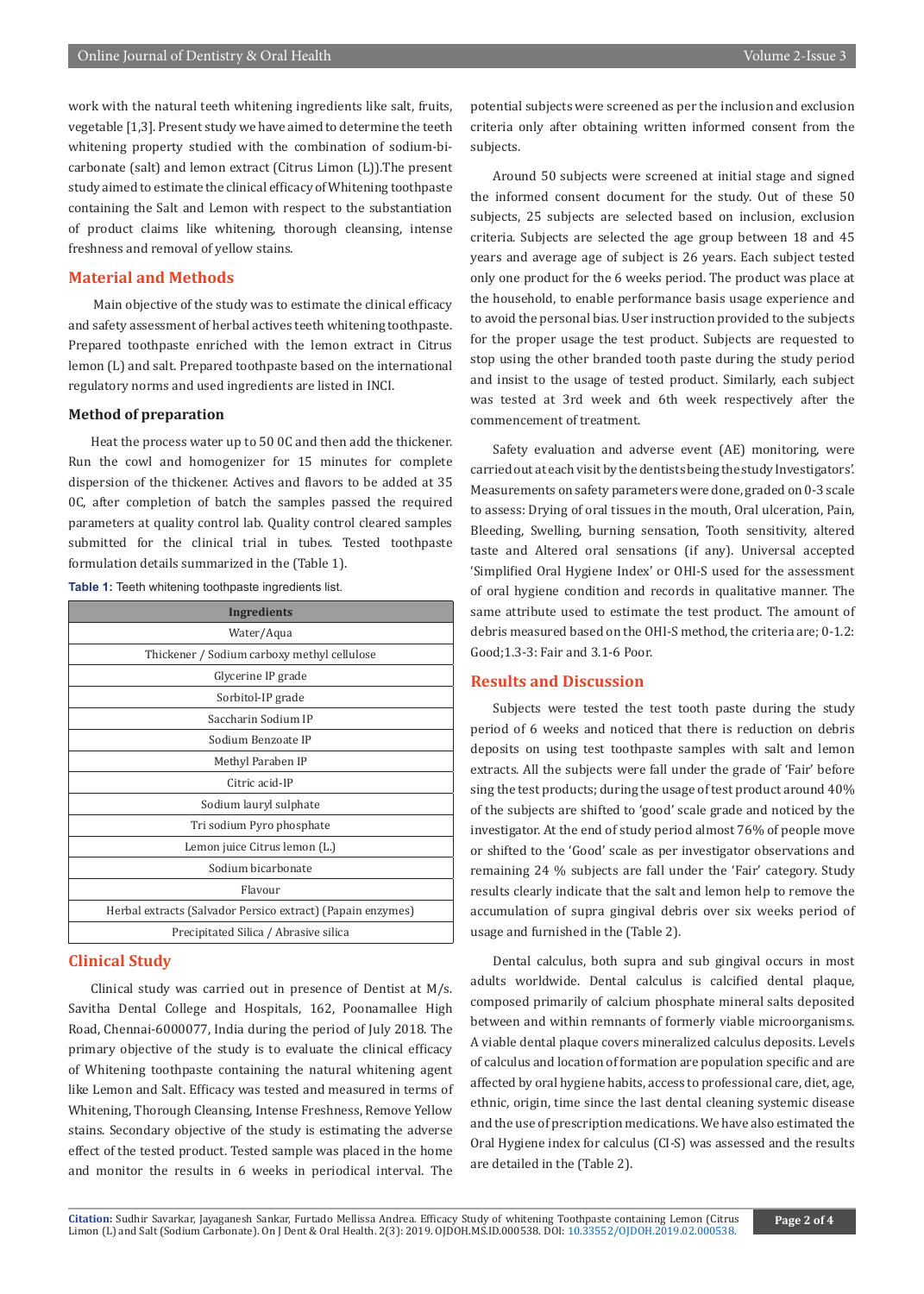

**Table 2:** Effect of Whitening Toothpaste-Salt and Lemon on Calculus index (CI-S).

|                          |      | <b>Baseline Visit</b> | 3rd Week |           | 6 <sup>th</sup> Week |      |
|--------------------------|------|-----------------------|----------|-----------|----------------------|------|
| OHI for<br>Calculus-CI-S | Mean | SD                    | Mean     | <b>SD</b> | Mean                 | SD   |
|                          | 1.5  | 0.19                  | 1.25     | 0.18      | 1.09                 | 0.16 |

Study results clearly indicates that, the significantly decrease in CI-S value observed. The calculus index value started in 1.50 before starting the treatment, i.e. base line and the value fall on 1.09 during the six weeks treatment period. It indicates that the food declaims the mean calculus index values inters that the tested toothpaste improved the oral hygiene. Many scientists proved that peroxide-based bleach is unsafe and affect the teeth enamel [11,13] Recent days many scientists exclusively work on the natural/herbal teeth whitening properties with various herbal materials [1,12] Lemon extracts containing the higher amount of citric acid and help to bleach some extents of yellow teeth naturally, similar kind of observations noticed by [14]. The acidic material also helps to improve the oral hygiene [15]. Among the natural product, salt and lemon are familiar in teeth whitening, many scientists exclusively worked on the same; salt (backing soda) mixed with small amount of lemon/acidic solution make an acidic foam and it helps to remove the stain from the teeth [5]. exclusively studied the effects of vinegar on the teeth whitening in in-vitro level and they confirmed that, the vinegar/acidic solution act crucial role in the teeth whitening.

# **Conclusion**

The tested whitening active toothpaste is safe to use and does not cause any adverse effect during the usage of six weeks study period. Tested tooth whitening paste helps to reduce the stain on the teeth, it clearly indicates that significantly decrease in CI-S. The value decreased from 1.50-1.09, i.e. significantly reduced. Study results clearly indicate that the salt and lemon help to remove the accumulation of supra gingival debris over six weeks period of usage. The tested toothpaste is immense useful to get rid-off from the chemical treatment for the teeth whitening.

# **Acknowledgement**

The researchers thank Mr. Krishna Kumar Chutani, CEO and Mr. Subba Rao-Head of operation for their constant encouragement and support for the study.

# **Conflict of Interest**

No conflict of interest.

### **References**

- 1. Malini Murali, Sai Krishna P, Mukesh Raj LS, Kannan I, Jai Santhosh Manikandan, et al. (2018) Effect-teeth-whitening-produced-variousnatural-food-substances-vitro-study. International Journal of Current Research 10(10): 74405-74407.
- 2. Mithra HN, Krishna SR, Shishir S (2012) Overview of in office bleaching of vital teeth. International research Journal of Pharmacy 3(11): 12-16.
- 3. [Zamani M, Sharifi Tehrani A, Ali Abadi AA \(2007\) Evaluation of antifungal](https://www.ncbi.nlm.nih.gov/pubmed/18396809)  [activity of carbonate and bicarbonate salts alone or in combination with](https://www.ncbi.nlm.nih.gov/pubmed/18396809)  [biocontrol agents in control of citrus green mold. Commun Agric Appl](https://www.ncbi.nlm.nih.gov/pubmed/18396809)  [Biol Sci 72\(4\): 773-777.](https://www.ncbi.nlm.nih.gov/pubmed/18396809)
- 4. [Chandrashekar J, Anuradha KP \(2004\) Prevalence of dental fluorosis in](https://www.ncbi.nlm.nih.gov/pubmed/15503846)  [rural areas of Davanagere India. Int Dent J 54\(5\): 235-239.](https://www.ncbi.nlm.nih.gov/pubmed/15503846)
- 5. [Zandim DL, Correia FO, Sampaio JE, Rossa Júnior C \(2004\) The influence](https://www.ncbi.nlm.nih.gov/pubmed/15273789)  [of vinegars on exposure of dentinal tubules: A SEM evaluation. Braze](https://www.ncbi.nlm.nih.gov/pubmed/15273789)  [Oral Res 18\(1\): 63-68](https://www.ncbi.nlm.nih.gov/pubmed/15273789)
- 6. Miglani R, Karibasappa GN, Dodamani AS, Mallana GB, Rajeshwari K (2012) Comparative assessment of sodium chloride, sodium bicarbonate dissolved in vinegar and hydrogen peroxide as bleaching agents to reduce intrinsic dental stains: In vitro study. Indian J Oral Sci 3: 151-155.
- 7. [Attin T, Hennig C, Wiegand A, Attin R \(2004\) Effect of bleaching on](https://www.ncbi.nlm.nih.gov/pubmed/15451241)  [restorative materials and restorations a systematic review. Dent Mater](https://www.ncbi.nlm.nih.gov/pubmed/15451241)  [20\(9\): 852-861.](https://www.ncbi.nlm.nih.gov/pubmed/15451241)
- 8. Kleber CJ, Putt MS, Nelson BJ (1997) In vitro tooth whitening by a sodium [bicarbonate/peroxide dentifrice. J Clin Dent 9\(1\): 16-21.](https://www.ncbi.nlm.nih.gov/pubmed/9835828)
- 9. [Kleber CJ, Moore MH, Nelson BJ \(1998\) Laboratory assessment of tooth](https://www.ncbi.nlm.nih.gov/pubmed/10518866)  [whitening by sodium bicarbonate dentifrices. J Clin Dent 9\(3\): 72-75.](https://www.ncbi.nlm.nih.gov/pubmed/10518866)